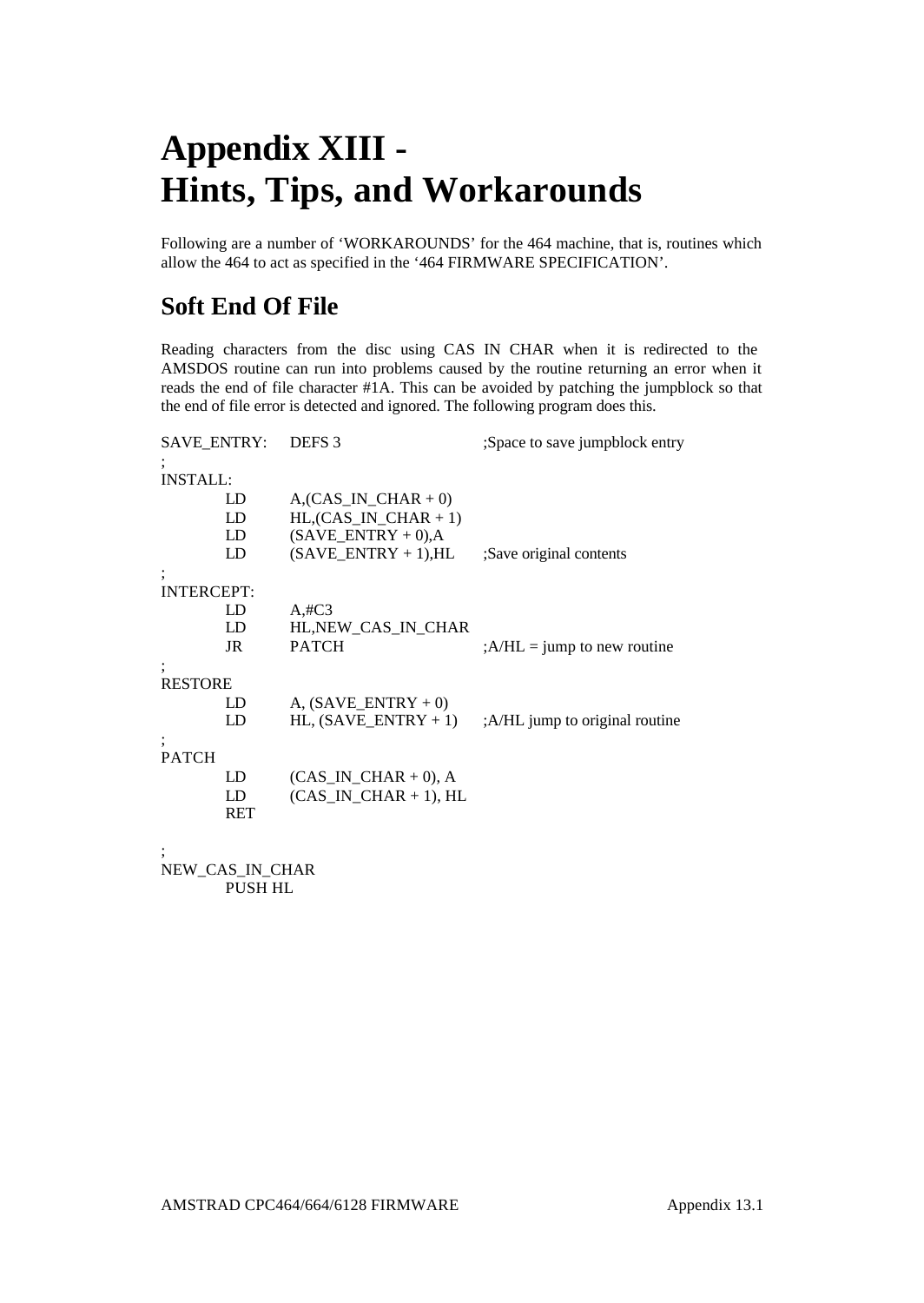| CALL.       | <b>RESTORE</b>   | : Put original jump back because<br>;AMSDOS requires it to be executed<br>; in its original position! |
|-------------|------------------|-------------------------------------------------------------------------------------------------------|
| CALL        | CAS IN CHAR      | :Read the character                                                                                   |
| <b>PUSH</b> | AF               |                                                                                                       |
| CALL        | <b>INTERCEPT</b> | :Continue intercepting jumpblock                                                                      |
| <b>POP</b>  | AF               |                                                                                                       |
| <b>POP</b>  | HL.              |                                                                                                       |
| <b>RET</b>  | C                | :Ouit if OK                                                                                           |
| <b>RET</b>  | Z.               | :Ouit if ESC                                                                                          |
| CP.         | #1 A             |                                                                                                       |
| <b>SCF</b>  |                  |                                                                                                       |
| <b>CCF</b>  |                  |                                                                                                       |
| <b>RET</b>  | NZ.              | :Ouit if a real error                                                                                 |
| OR.         | A                |                                                                                                       |
| <b>SCF</b>  |                  |                                                                                                       |
| RET         |                  | :Pretend OK if soft EOF                                                                               |
|             |                  |                                                                                                       |

Before reading from the file the user should call INSTALL and from then on CAS IN CHAR will return character #1A just like any other character. Note that INSTALL must only be called once, otherwise the original contents of the jumpblock entry will be lost! The patch will be lost if the external commands TAPE, TAPE.IN, DISC or DISC.IN are executed.

### **MODE switching on V1.0 firmware**

Some programs, such as SORCERY+, run with different parts of the screen in different modes. It is possible to do this using the firmware but it is necessary to intercept the SCR MODE CLEAR indirection so that the screen is not cleared each time the mode is changed. On V1.l firmware all that is necessary is to patch a RET instruction into the first byte of the SCR MODE CLEAR indirection. On V1.0 firmware this would result in all the inks being set to the background colour! This can be overcome by using the following routine to install the users own ink refresh routine:

| LD          | HL, SCR MODE CLEAR |                               |
|-------------|--------------------|-------------------------------|
| LD          | $(HL), \#C9$       |                               |
| LD          | HL, EVENT_BLOCK    | ; Points to 9 byte block      |
| LD          | DE, INK_ROUTINE    | ; points to Interrupt routine |
| LD          | B.#81              |                               |
| <b>CALL</b> | KL NEW FRAME FLY   | ; Add Frame Flyback Interrupt |
| <b>RET</b>  |                    |                               |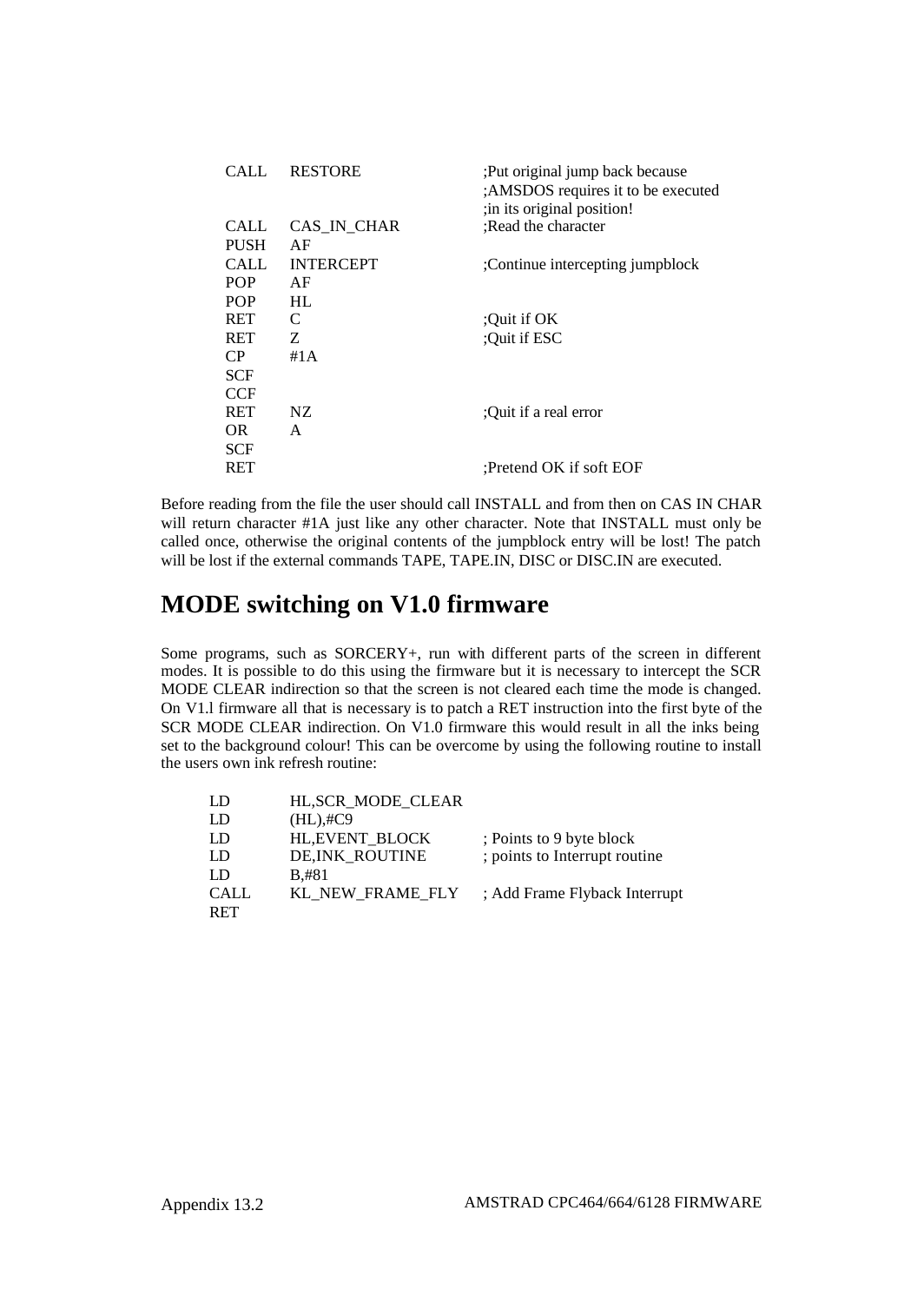INK\_ROUTINE: LD DE,INK\_VECTOR ; Points to INK settings JP MC\_SET\_INKS

EVENT\_BLOCK: DEFS 9

INK\_VECTOR: DEFB 4,4,10,19,12,11,20,21,13,6,30,31,7,18,25,26,5

#### **Detecting the DDI-1 on a 464**

If you are writing a program which needs to detect whether a DDI-1 interface is connected to the computer or not, then the way to accomplish this is to issue a DISC command, if this is not found then the DDI-1 is not connected.

The following program shows how to do this under machine code.

| FIND DISC:    | LD         | HL, DISC COMMAND     |
|---------------|------------|----------------------|
|               | CALL.      | KL FIND COMMAND      |
|               | SBC -      | A.A                  |
|               | <b>RET</b> |                      |
| DISC COMMAND: |            | DEFM 'DIS', $C'+#80$ |

Calling FIND DISC will return  $A = HFF$  if a DDI-1 is connected or  $A = 0$  if a DDI-1 is not connected).

#### **Express Asynchronous Events**

A problem was discovered with Express Asynchronous Events, in that, the COUNT byte should always be reset (to 0) upon termination of the Event, otherwise the event will not be kicked again. This can be done simply by adding the following program to the event routine:

... ... LD HL,EVENT\_BLOCK+2 LD (HL),#00 RET

...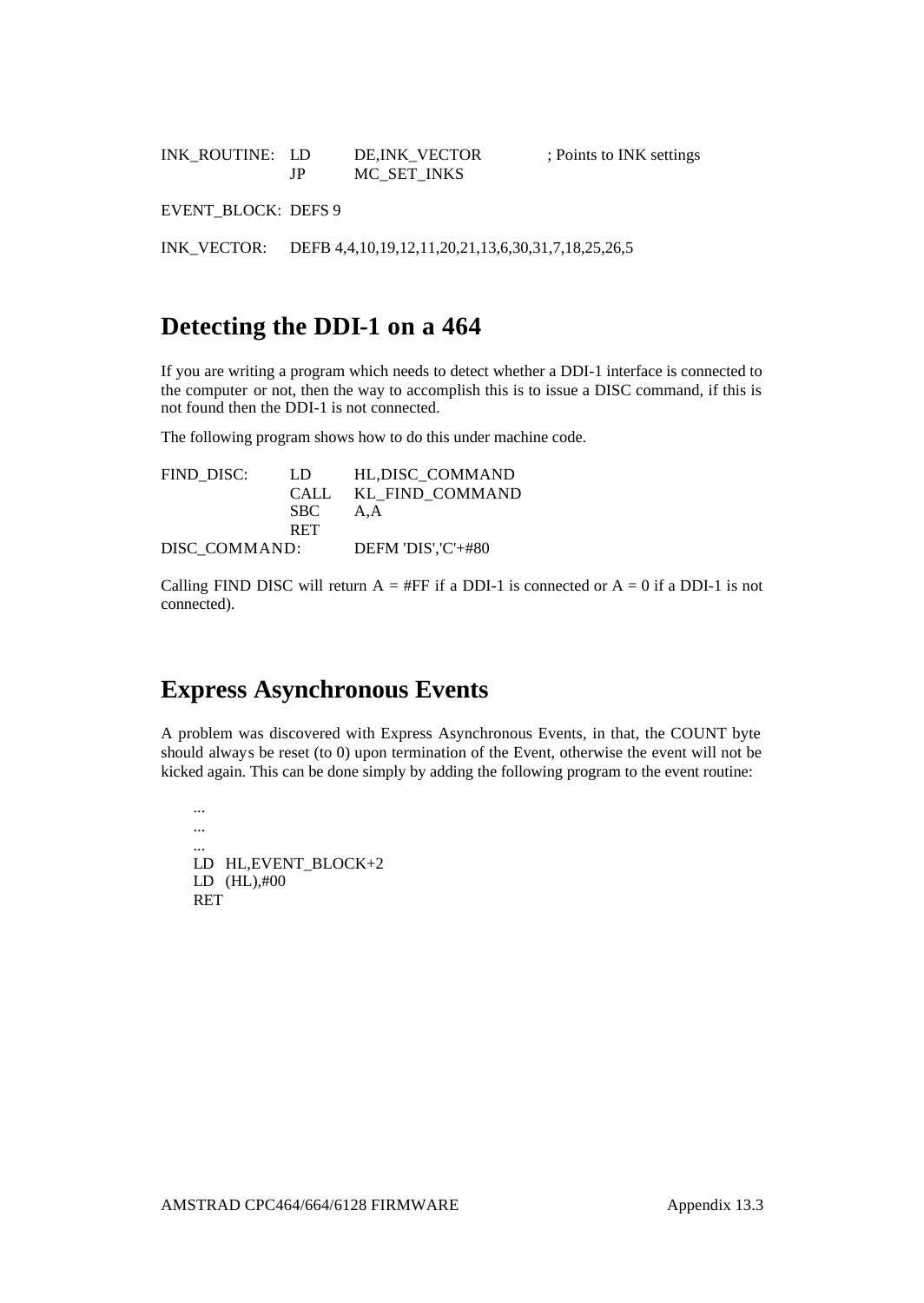## **Printing characters above 127 and suppressing the double line feed**

The following patches are to enable characters greater than 127 to be printed, and that the line feed character automatically sent after a carriage return can be suppressed and so stop the infamous double line feed problem on printers.

First the main patch code which is used in both programs should be set up as follows:

| <b>INITIALISE:</b> |                        |                                          |
|--------------------|------------------------|------------------------------------------|
| LD                 | A, (MC WAIT PRINT)     |                                          |
| LD                 | HL, (MC WAIT PRINT+1)  |                                          |
| LD                 | (NEW PRINT), A         |                                          |
| LD                 | (NEW PRINT+1), $HL$    | patch the jumpblock to end of new code;  |
| LD                 | A#C3                   |                                          |
| LD                 | HL, PRINT PATCH        |                                          |
| LD                 | (MC WAIT PRINT), A     |                                          |
| LD                 | $MC$ WAIT PRINT+1), HL | ; redirect the jumpblock to the new code |
| <b>RET</b>         |                        |                                          |
|                    |                        |                                          |

Then the PRINT PATCH code for printing characters above ASCII 127 is as follows:

| PRINT PATCH:    |                    |                                     |
|-----------------|--------------------|-------------------------------------|
| CР              | 128                |                                     |
| JR              | <b>C,NEW PRINT</b> | ; character below 128 then print it |
| <b>AND</b>      | #7F                | ; mask off bit 7                    |
| LD              | $(CHAR)$ , A       | ; store away the character          |
| <b>PUSH</b>     | HL.                | ; HL is preserved on exit           |
| LD              | HL,ESCAPE          | ; point HL at escape sequence       |
| LD              | B <sub>0.5</sub>   |                                     |
| PRINT LOOP:     |                    |                                     |
| <b>PUSH</b>     | BC.                |                                     |
| LD              | A,(HL)             | ; get character from sequence       |
| CALL.           | <b>NEW PRINT</b>   | ; send character to printer         |
| <b>INC</b>      | HI.                | ; bump HL to next character         |
| <b>POP</b>      | BC.                |                                     |
| DJNZ.           | PRINT LOOP         | : do this 5 times                   |
| PO <sub>P</sub> | HI.                | : restore HL                        |
| RET             |                    | ; return to calling program         |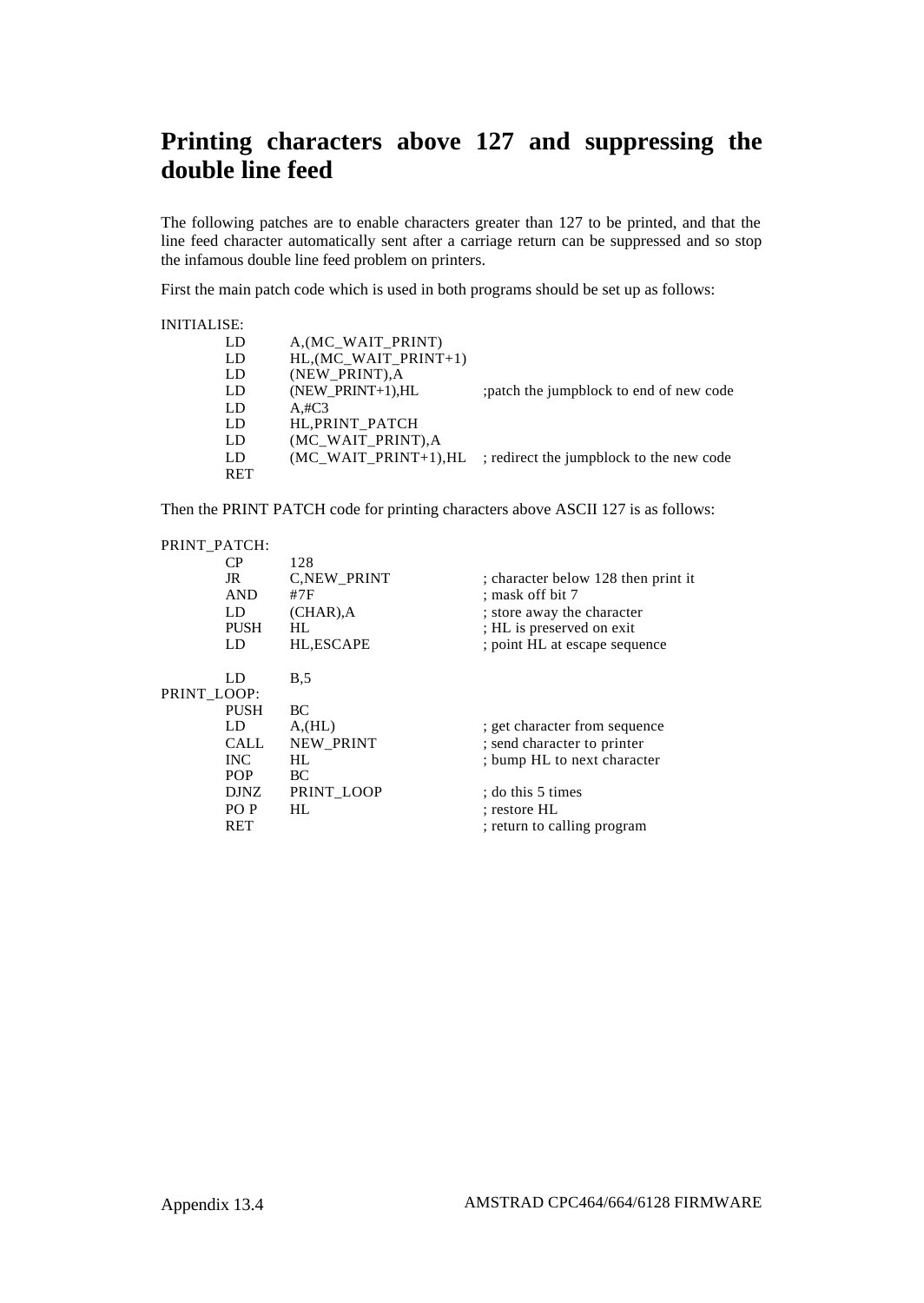| NEW PRINT:  |                       |               |                                                |
|-------------|-----------------------|---------------|------------------------------------------------|
|             | <b>DEFS</b>           | $\mathcal{R}$ | ; Storage for MC_WAIT_PRINTER<br>$:$ jumpblock |
|             | ESCAPE DEFM $27$ ,">" |               | ; Sets the printer to alternate character set  |
| <b>CHAR</b> | <b>DEFR</b>           |               | ; storage for original character being sent    |
|             | DEFM $27.$ "< "       |               | Sets the printer into normal character set     |

NOTE the escape sequences ( ESC= and ESC> ) are used with the AMSTRAD DMP2000 printer and may have to be changed for other printers, (e.g. a number of printers use ESC4 and ESC5 instead). Check with your printer user manual.

The PRINT PATCH code to suppress the line feed after a carriage return appears below:

|                   | PRINT PATCH:      |                       |                                                                      |
|-------------------|-------------------|-----------------------|----------------------------------------------------------------------|
|                   | CP.               | 10                    |                                                                      |
|                   | JR                | NZ, NOT LF            | ; Jump if character not a line feed                                  |
|                   | LD                | $A$ <sub>(CHAR)</sub> | ; restore last character printed                                     |
|                   | CP.               | 13                    | ; test if last char. was a 13 (CR)                                   |
|                   | LD                | A,0                   |                                                                      |
|                   | LD                | $(CHAR)$ , A          | ; zeroise the last char. printed store                               |
|                   | SCF               |                       | ; set carry flag, char. printed OK                                   |
|                   | RET               | Z                     | ; Return to calling program if last char.<br>; printed was a 13 (CR) |
|                   | LD                | A.10                  | ; If last char. was not a 13 (CR) then print<br>: a 10 (Line Feed)   |
| NOT LF:           |                   |                       |                                                                      |
|                   | LD                | $(CHAR)$ , A          | ; store character                                                    |
| <b>NEW PRINT:</b> |                   |                       |                                                                      |
|                   | <b>DEFS</b>       | 3                     | ; Execute printing of character                                      |
|                   |                   |                       | ; and return to calling program                                      |
| CHAR:             | DEF <sub>13</sub> | $\Omega$              | ; storage for I ast character printed                                |

So to use either the LF suppressor or the printing characters above 127 routines, the code INITIALISE and the relevant PRINT PATCH should be tied together and then assembled at a convenient location in RAM. Once initialized they will work until a call to MC RESET PRINTER which re-initializes the original indirection jumpblock at MC WAIT PRINTER.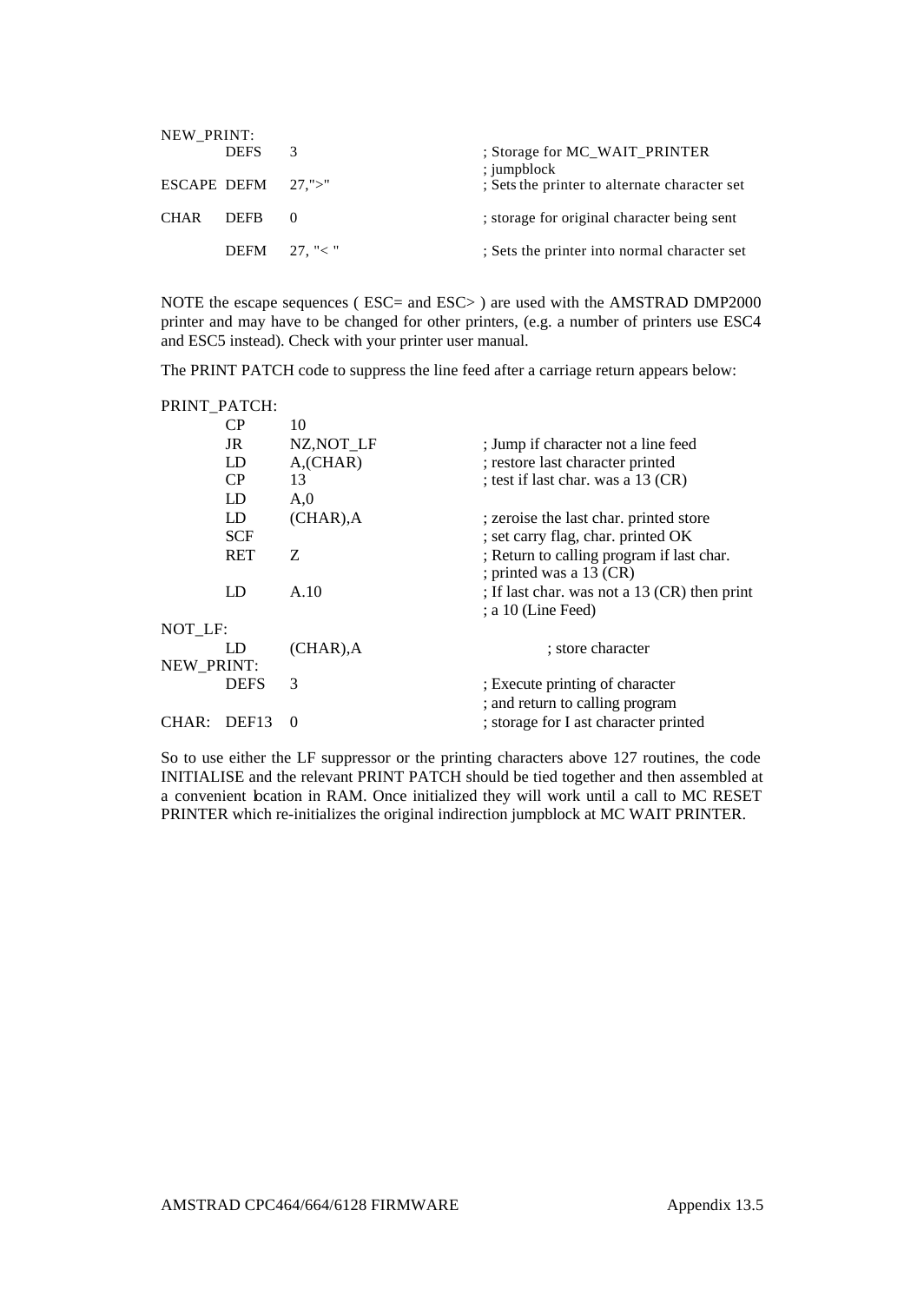#### **American CPC6128: Frame Flybacks and Interrupts**

This technical note discusses the relationship between frame flybacks and interrupts on the NTSC version of the CPC464/664/6128. Currently the only production model affected is the American version of the CPC6128 - all other markets use PAL/SECAM models and this note does not apply to them.

There was an error in the original hardware specification for the CPC464/664/6128 in that the value to be loaded into the Vertical Total Adjust register in the HD6845 (register 5) was incorrectly given as 6 for the NTSC version whereas it should have been 4. Thus the various ROMs produced for the CPC464/664/6128, when used with an NTSC system, load an incorrect value into the 6845 whenever a full reset occurs; for example when the machine is first powered on, or the RESET\_ENTRY firmware call is made.

PAL/SECAM systems work correctly and, fortunately, the only effect of the incorrect value on NTSC systems is to cause the interrupt associated with frame flyback to occur at exactly the same time as the frame flyback pulse becomes true. With the correct NTSC value the interrupt will occur 125 microseconds after frame flyback becomes true - corresponding to PAL/SECAM systems and the description given in Section 1.

What this means in practice is that on an American CPC6128 a program which tests the PPI Frame Flyback signal (for example by calling MC\_WAIT\_FLYBACK) will not see frame flyback become true before the interrupt occurs, but must rely upon frame flyback still being true when the processing associated with the interrupt is complete. If the interrupt processing takes too long, the program will appear to 'Lock Up' because it never sees frame flyback set true.

In order to minimise the possibility of 'Lock Ups' occuring Amstrad have ensured that all American CPC6128 machines are fitted with the type of 6845 which does not have a programmable frame flyback pulse length. Therefore the frame flyback will last for a fixed 1000 microseconds rather than the programmed time of 500 microseconds. The 500 microseconds period is in fact quite sufficient for the system routines invoked by the frame flyback interrupt; 1000 microseconds will allow a number of user routines to also occur at that time without any difficulty.

Clearly though, software for American CPC6128s which has much to do at frame flyback time, or which wishes to avoid flickering effects on the top few lines of the screen, must arrange to place the correct NTSC value into register 5 of the 6845 using code equivalent to the following:

| SET NTSC | LD         | B,#F5              |                                          |
|----------|------------|--------------------|------------------------------------------|
|          | IN         | A <sub>1</sub> (C) | ; Read PPI port B                        |
|          | <b>AND</b> | #10                | ; Inspect LK4                            |
|          | RET        | NZ.                | ; Return if not NTSC: No action required |
|          | DI         |                    | : Need exclusive access to CRTC          |
|          | LD         | $BC.$ # $BC05$     |                                          |
|          | <b>OUT</b> | $(C)$ , $C$        | ; Set CRTC address to register 5         |
|          | LD         | $BC.+BD04$         |                                          |
|          | <b>OUT</b> | $(C)$ , $C$        | ; Set Vertical Total Adjust to 4         |
|          | EI         |                    | : End of exclusive access                |
|          | RET        |                    |                                          |
|          |            |                    |                                          |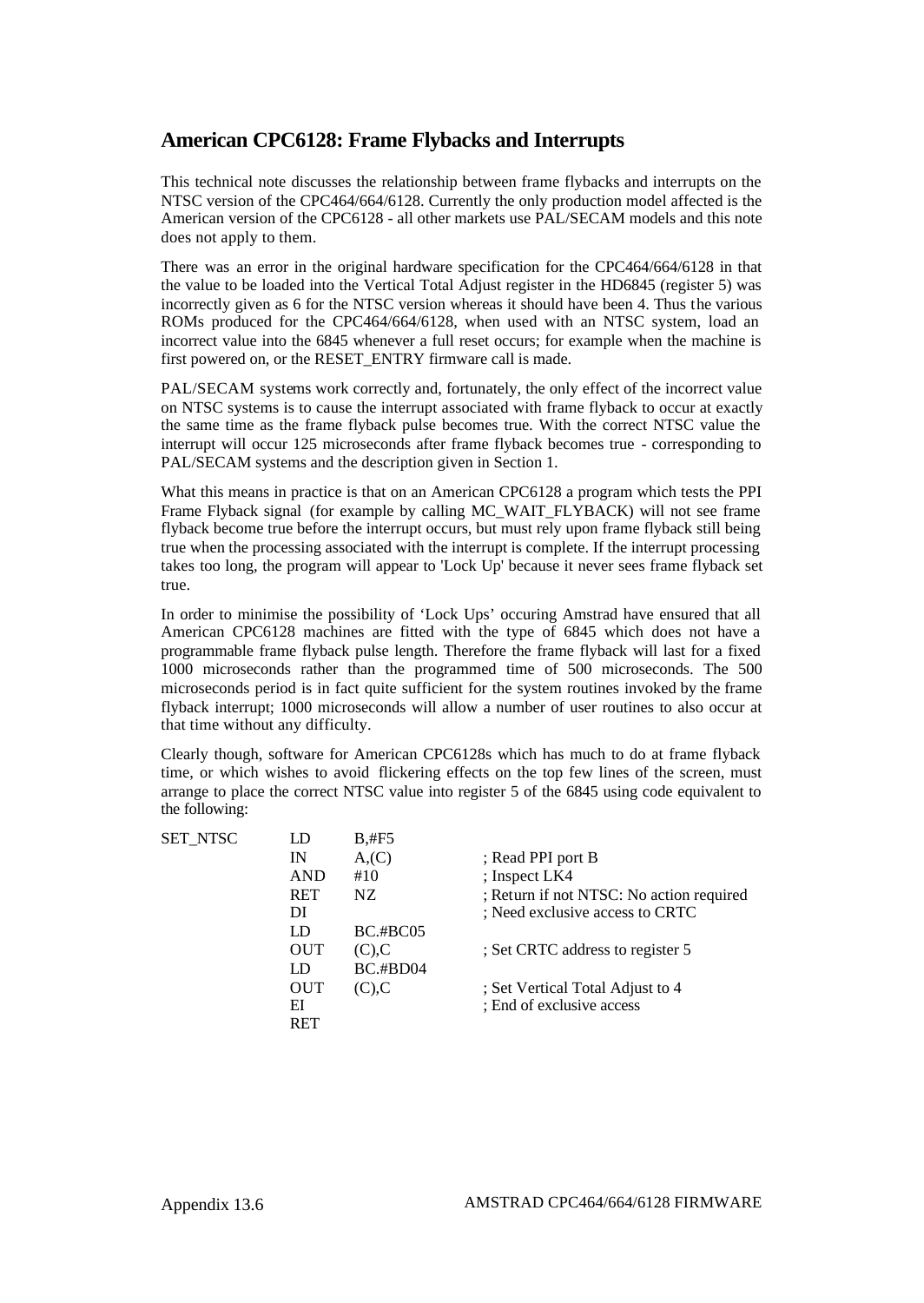#### **Using Interrupts with Z80 Peripherals**

Z80 support chips such as PIO, SIO, DART, DMA, and CTC have an elaborate interrupt priority system involving the connection of the IEO output of one chip to the IEI input of the next in a daisy-chain.

When a chip wishes to interrupt it inspects its IEI input. If this is '1' then no higher priority device is interrupting and the chip may pull on the interrupt request signal. It will also set IEO to '0' so that lower priority devices are aware of its request. If IEI into a chip goes to '0' then the chip will not interrupt until the higher priority devices have been serviced.

When the CPU is actually interrupted an interrupt acknowledge bus cycle occurs and the highest priority interrupting device (the one with  $IEI = 1$  and a reason to interrupt) assumes that it is being serviced and disables its interrupt. This means that interrupt service routines have the option to issue an EI instruction to allow immediate response to higher priority interrupts.

When interrupt servicing is complete a RETI instruction must be issued. This causes a support chip with an interrupt under service to redetermine its interrupt status and the state of IEI and to set IEO accordingly.

Section 11.2 clearly describes the scheme used for external interrupting devices. This relies upon the external device continuing to interrupt during the service routine so that it can be distinguished from the internal ticker interrupt which is automatically disabled as soon as the interrupt acknowledge bus cycle occurs. From the above description it will be clear that Z80 support chips do not meet this condition and thus their interrupts cannot be used. Hardware designers should also note that interrupts should be disarmed by an OUT to the RESET PERIPHERALS channel (# F8FF).

The code given below does two things, it arranges for a RETI instruction to be issued after every interrupt to ensure that all chips which assumed that they were being serviced will reassert their interrupt request. This is important where several Z80 support chips are involved because there is no provision for IE0-IEI connections between add-on devices. Secondly, a RETI is issued immediately before deciding whether an interrupt is internal or external which will mean that Z80 support chips will renew their interrupt request and the firmware will correctly determine that the interrupt is external.

Set up an external device service routine by intercepting the indirection at #0003B. Remember to make this interception code relocatable.

Add the following Z80 support chip code only if a mark 1 ROM versions 0, 1 or 2 is fitted (This means all existing CPC464 664/6128 machines - see KL PROBE ROM).

#0038 (ROM or RAM) originally contains:

JP ADDRESS\_X

ADDRESS  $X + 5$  will be in RAM, not under a ROM, and originally contains:

| LD  | A,C    |
|-----|--------|
| SCF |        |
| EI  |        |
| EX  | AF,AF' |
| DI  |        |